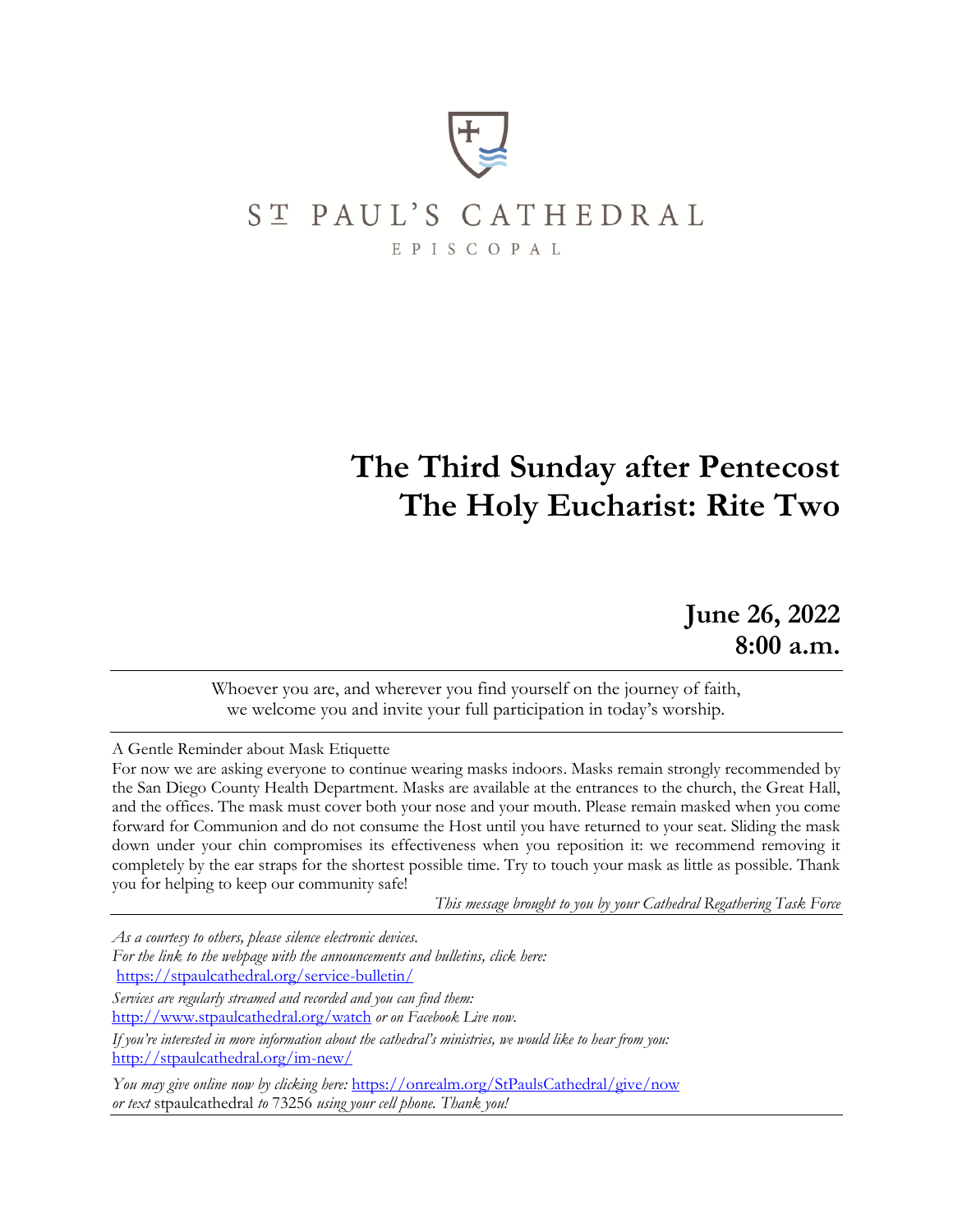# **The Word of God**

*§ The Presider says*

Blessed be God: Father, Son, and Holy Spirit.

People **And blessed be God's kingdom, now and for ever. Amen.**

#### *Presider*

Almighty God, to you all hearts are open, all desires known, and from you no secrets are hid: Cleanse the thoughts of our hearts by the inspiration of your Holy Spirit, that we may perfectly love you, and worthily magnify your holy Name; through Christ our Lord. **Amen.**

#### *The Presider and people say together*

**Glory to God in the highest, and peace to his people on earth. Lord God, heavenly King, almighty God and Father, we worship you, we give you thanks, we praise you for your glory. Lord Jesus Christ, only Son of the Father, Lord God, Lamb of God, you take away the sin of the world: have mercy on us; you are seated at the right hand of the Father: receive our prayer. For you alone are the Holy One, you alone are the Lord, you alone are the Most High, Jesus Christ, with the Holy Spirit, in the glory of God the Father. Amen.**

### **The Collect of the Day**

*The Presider says to the people* The Lord be with you. *People* **And also with you.** *Presider* Let us pray.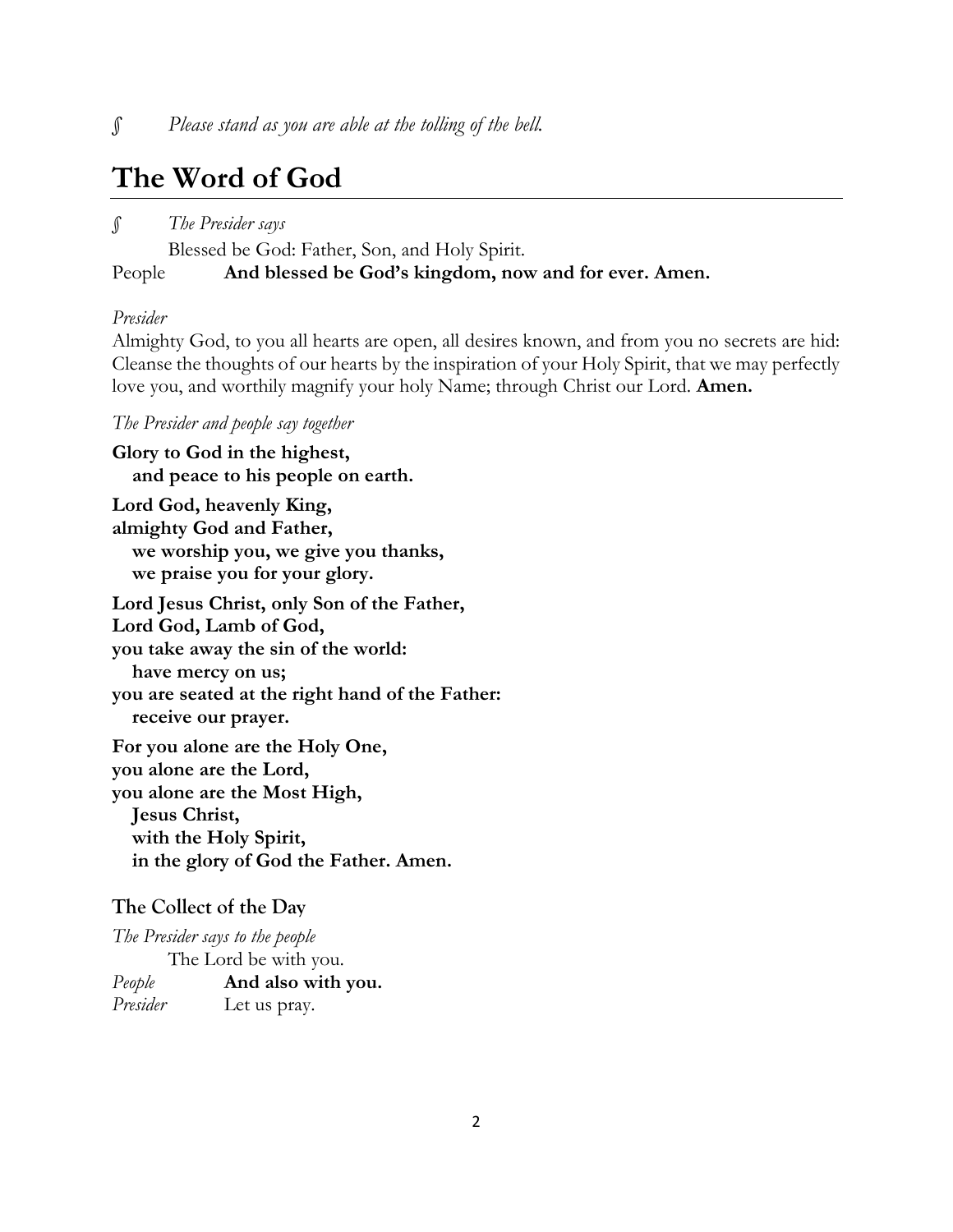### *The Presider says the Collect.*

Almighty God, you have built your Church upon the foundation of the apostles and prophets, Jesus Christ himself being the chief cornerstone: Grant us so to be joined together in unity of spirit by their teaching, that we may be made a holy temple acceptable to you; through Jesus Christ our Lord, who lives and reigns with you and the Holy Spirit, one God, for ever and ever. **Amen.**

*§ Please be seated.*

# **The Lessons**

## *The First Lesson is read, the Reader first saying*

A Reading from the Second Book of Kings. 2 Kings 2:1-2, 6-14

When the LORD was about to take Elijah up to heaven by a whirlwind, Elijah and Elisha were on their way from Gilgal. Elijah said to Elisha, "Stay here; for the LORD has sent me as far as Bethel." But Elisha said, "As the LORD lives, and as you yourself live, I will not leave you." So they went down to Bethel.

Then Elijah said to him, "Stay here; for the LORD has sent me to the Jordan." But he said, "As the LORD lives, and as you yourself live, I will not leave you." So the two of them went on. Fifty men of the company of prophets also went, and stood at some distance from them, as they both were standing by the Jordan. Then Elijah took his mantle and rolled it up, and struck the water; the water was parted to the one side and to the other, until the two of them crossed on dry ground.

When they had crossed, Elijah said to Elisha, "Tell me what I may do for you, before I am taken from you." Elisha said, "Please let me inherit a double share of your spirit." He responded, "You have asked a hard thing; yet, if you see me as I am being taken from you, it will be granted you; if not, it will not." As they continued walking and talking, a chariot of fire and horses of fire separated the two of them, and Elijah ascended in a whirlwind into heaven. Elisha kept watching and crying out, "Father, father! The chariots of Israel and its horsemen!" But when he could no longer see him, he grasped his own clothes and tore them in two pieces. He picked up the mantle of Elijah that had fallen from him, and went back and stood on the bank of the Jordan. He took the mantle of Elijah that had fallen from him, and struck the water, saying, "Where is the LORD, the God of Elijah?" When he had struck the water, the water was parted to the one side and to the other, and Elisha went over.

*After each Lesson the Reader may say*

The Word of the Lord.

*Answer* **Thanks be to God.**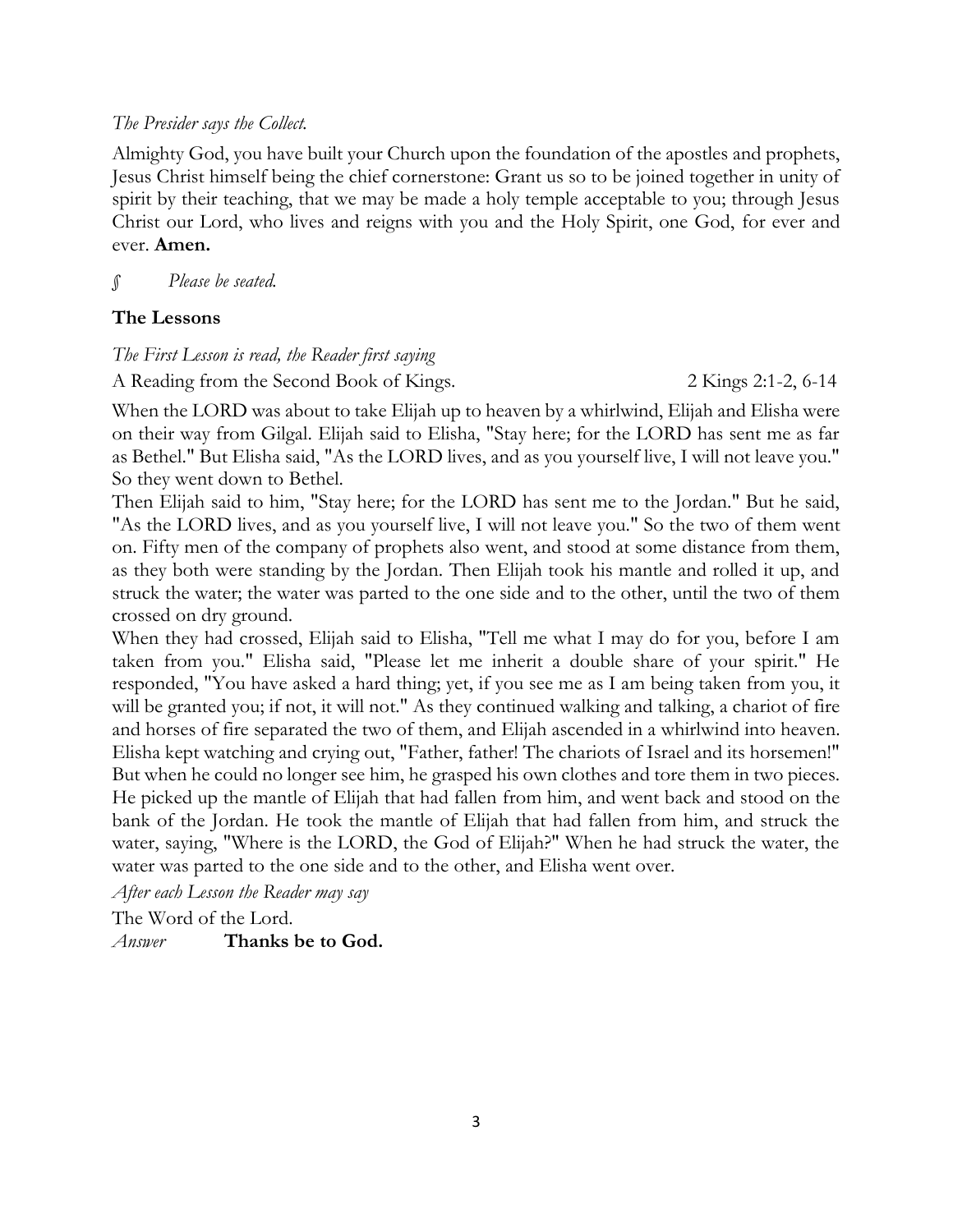#### **The Psalm (said by all)**

Psalm 77:1-2, 11-20 *Voce mea ad Dominum*BCP 693

- 1 **I will cry aloud to God; \* I will cry aloud, and he will hear me.**
- 2 **In the day of my trouble I sought the Lord; \* my hands were stretched out by night and did not tire; I refused to be comforted.**
- 11 **I will remember the works of the LORD, \* and call to mind your wonders of old time.**
- 12 **I will meditate on all your acts \* and ponder your mighty deeds.**
- 13 **Your way, O God, is holy; \* who is so great a god as our God?**
- 14 **You are the God who works wonders \* and have declared your power among the peoples.**
- 15 **By your strength you have redeemed your people, \* the children of Jacob and Joseph.**
- 16 **The waters saw you, O God; the waters saw you and trembled; \* the very depths were shaken.**
- 17 **The clouds poured out water; the skies thundered; \* your arrows flashed to and fro;**
- 18 **The sound of your thunder was in the whirlwind; your lightnings lit up the world; \* the earth trembled and shook.**
- 19 **Your way was in the sea, and your paths in the great waters, \* yet your footsteps were not seen.**
- 20 **You led your people like a flock \* by the hand of Moses and Aaron.**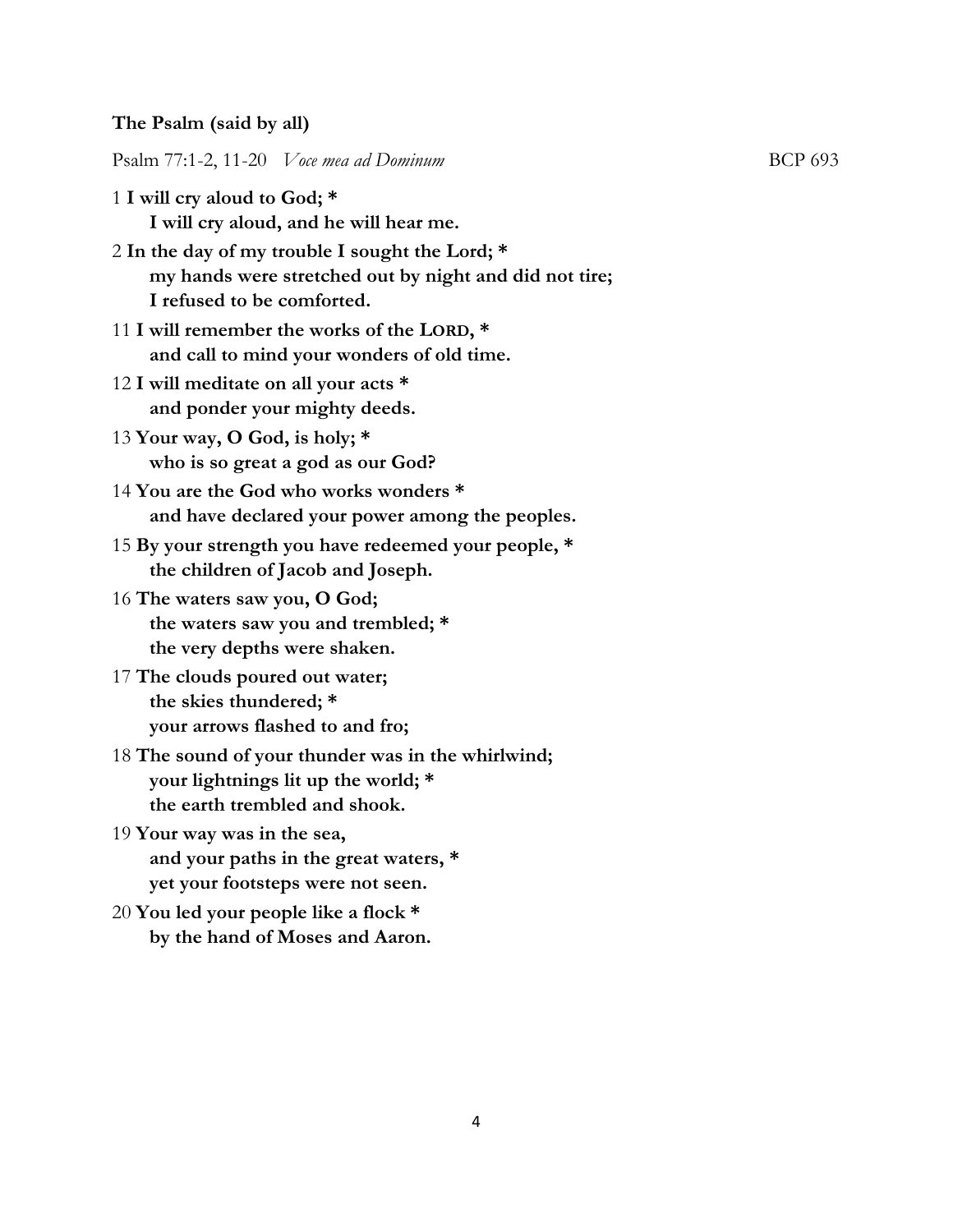*The Second Lesson is read, the Reader first saying*

A Reading from the Letter of Paul to the Galatians. Galatians 5:1,13-25

For freedom Christ has set us free. Stand firm, therefore, and do not submit again to a yoke of slavery.

For you were called to freedom, brothers and sisters; only do not use your freedom as an opportunity for self-indulgence, but through love become slaves to one another. For the whole law is summed up in a single commandment, "You shall love your neighbor as yourself." If, however, you bite and devour one another, take care that you are not consumed by one another.

Live by the Spirit, I say, and do not gratify the desires of the flesh. For what the flesh desires is opposed to the Spirit, and what the Spirit desires is opposed to the flesh; for these are opposed to each other, to prevent you from doing what you want. But if you are led by the Spirit, you are not subject to the law. Now the works of the flesh are obvious: fornication, impurity, licentiousness, idolatry, sorcery, enmities, strife, jealousy, anger, quarrels, dissensions, factions, envy, drunkenness, carousing, and things like these. I am warning you, as I warned you before: those who do such things will not inherit the kingdom of God.

By contrast, the fruit of the Spirit is love, joy, peace, patience, kindness, generosity, faithfulness, gentleness, and self-control. There is no law against such things. And those who belong to Christ Jesus have crucified the flesh with its passions and desires. If we live by the Spirit, let us also be guided by the Spirit.

*The Reader may say* The Word of the Lord. *Answer* **Thanks be to God.**

*§ Please stand as able.*

### **The Holy Gospel** Luke 9:51-62

*The Deacon reads the Gospel, first saying* The Holy Gospel of our Lord Jesus Christ according to Luke. *People* **Glory to you, Lord Christ.**

When the days drew near for Jesus to be taken up, he set his face to go to Jerusalem. And he sent messengers ahead of him. On their way they entered a village of the Samaritans to make ready for him; but they did not receive him, because his face was set toward Jerusalem. When his disciples James and John saw it, they said, "Lord, do you want us to command fire to come down from heaven and consume them?" But he turned and rebuked them. Then they went on to another village.

As they were going along the road, someone said to him, "I will follow you wherever you go." And Jesus said to him, "Foxes have holes, and birds of the air have nests; but the Son of Man has nowhere to lay his head." To another he said, "Follow me." But he said, "Lord, first let me go and bury my father." But Jesus said to him, "Let the dead bury their own dead; but as for you, go and proclaim the kingdom of God." Another said, "I will follow you, Lord; but let me first say farewell to those at my home." Jesus said to him, "No one who puts a hand to the plow and looks back is fit for the kingdom of God."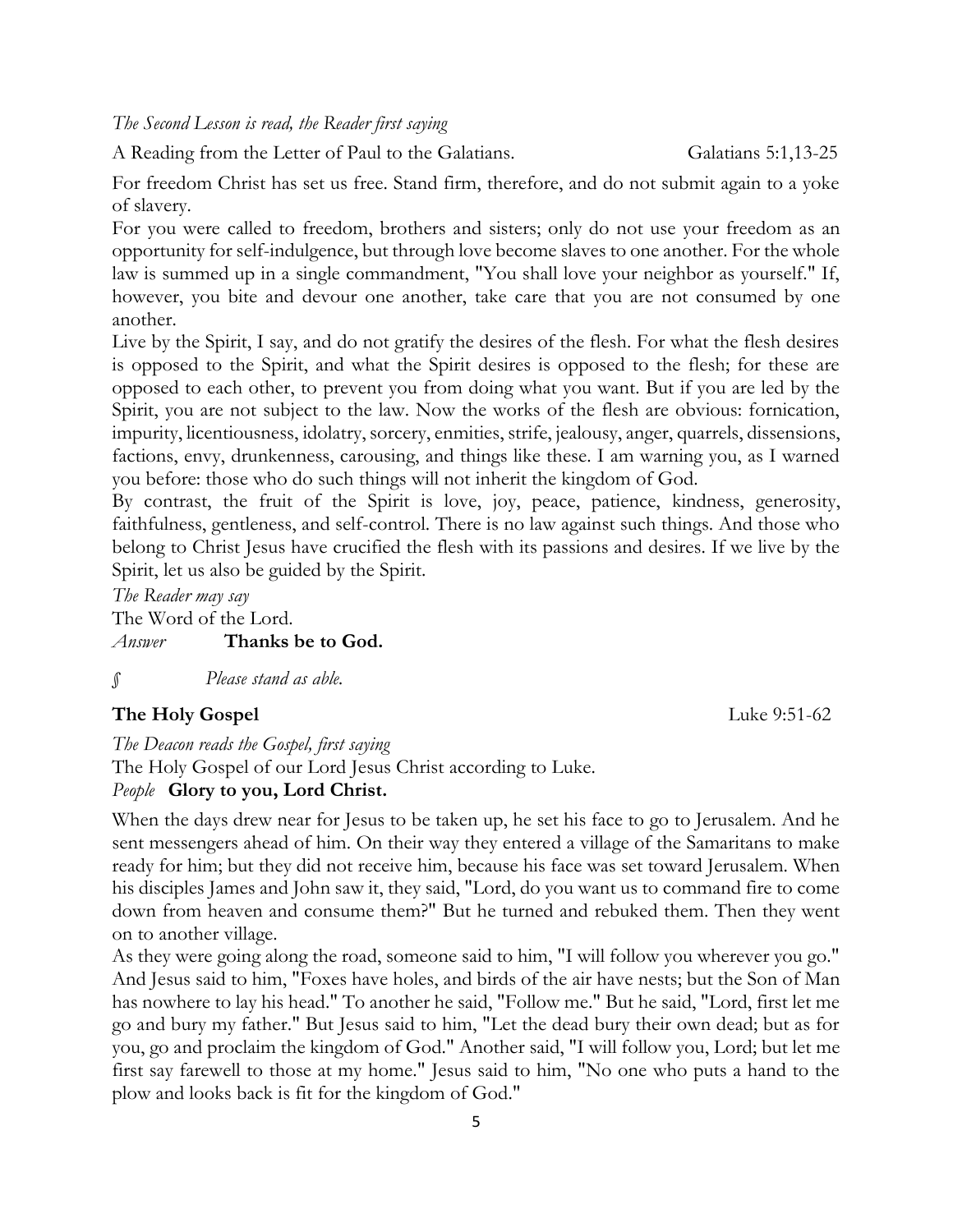The Gospel of the Lord. *People* **Praise to you, Lord Christ.**

*§ Please be seated at the introduction of the sermon.*

**The Sermon The Very Rev. Penny Bridges** 

*§ After a moment of silence, please stand as able for the Nicene Creed.*

#### **The Nicene Creed**

#### *(Presider and people)*

**We believe in one God, the Father, the Almighty, maker of heaven and earth, of all that is, seen and unseen. We believe in one Lord, Jesus Christ, the only Son of God, eternally begotten of the Father, God from God, Light from Light, true God from true God, begotten, not made, of one Being with the Father. Through him all things were made. For us and for our salvation he came down from heaven: by the power of the Holy Spirit he became incarnate from the Virgin Mary, and was made man. For our sake he was crucified under Pontius Pilate; he suffered death and was buried. On the third day he rose again in accordance with the Scriptures; he ascended into heaven and is seated at the right hand of the Father. He will come again in glory to judge the living and the dead, and his kingdom will have no end. We believe in the Holy Spirit, the Lord, the giver of life, who proceeds from the Father and the Son. With the Father and the Son he is worshiped and glorified. He has spoken through the Prophets. We believe in one holy catholic and apostolic Church. We acknowledge one baptism for the forgiveness of sins.**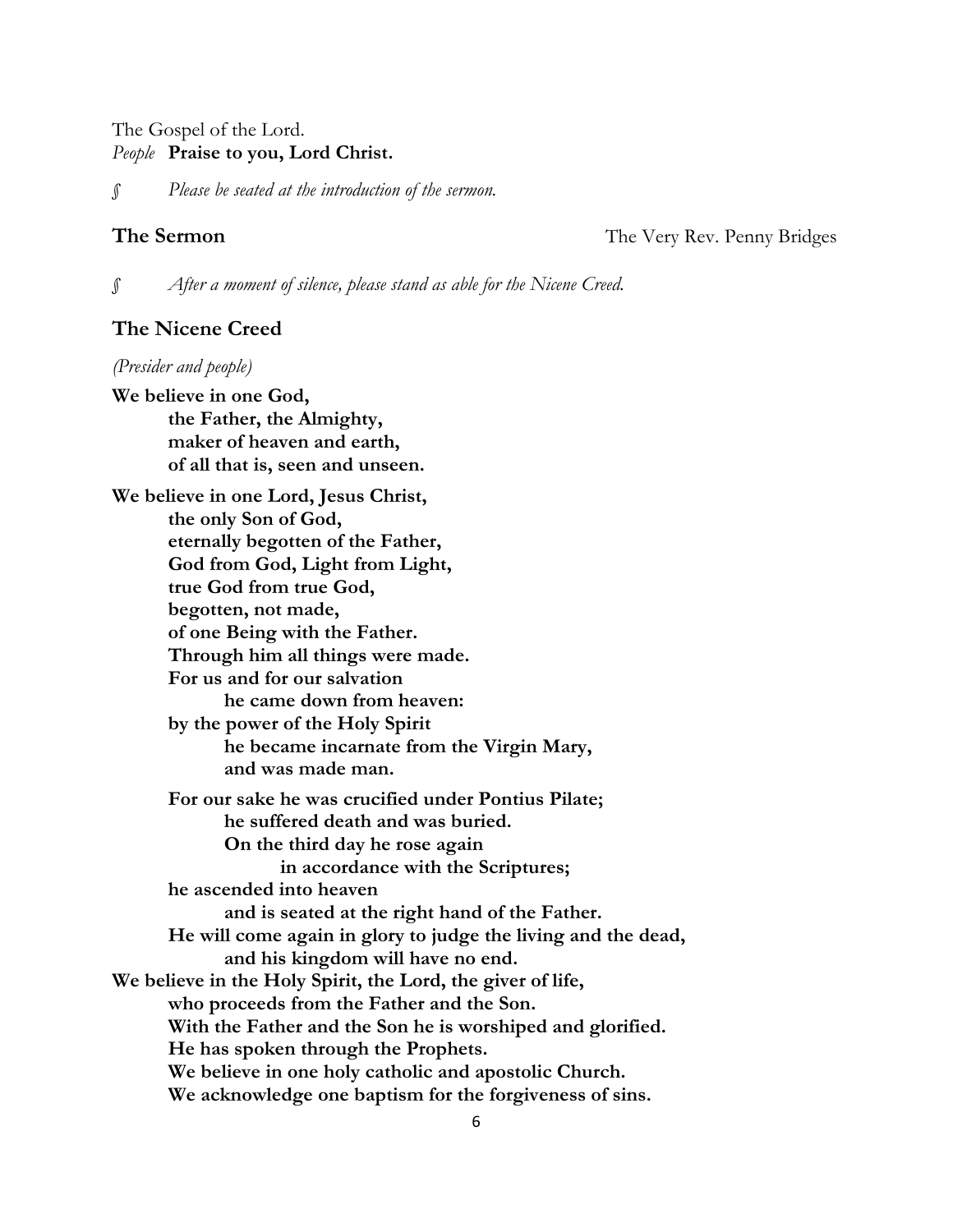#### **We look for the resurrection of the dead, and the life of the world to come. Amen.**

#### **The Prayers of the People** Form III BCP 387

*The Deacon bids the prayers.* Let us pray for the Church and for the world.

*The Leader and People pray responsively.* Father, we pray for your holy catholic Church; People **That we all may be one.**

Grant that every member of the Church may truly and humbly serve you; **That your Name may be glorified by all people.**

We pray for all bishops, priests, and deacons; **That they may be faithful ministers of your Word and Sacraments.**

We pray for the welfare of the world; for your creation, especially in this critical time of climate change, and for all who govern and hold authority in the nations of the world; **That there may be justice and peace on the earth.**

Give us grace to do your will in all that we undertake;

**That our works may find favor in your sight.**

Have compassion on the unsheltered, and on all who suffer from any grief or trouble; **That they may be delivered from their distress.**

Give to the departed eternal rest.

**Let light perpetual shine upon them.**

*The Intercessor offers prayers on behalf of the congregation and bids their prayers.*

We praise you for your saints who have entered into joy; **May we also come to share in your heavenly kingdom.**

Let us pray for our own needs and those of others.

*The Intercessor offers prayers on behalf of the congregation and bids their prayers.*

We thank you, Lord, for all the blessings of this life.

*The Intercessor offers thanksgivings on behalf of the congregation and bids their prayers.*

*Silence*

*The Presider says the concluding Collect*

Lord, hear the prayers of your people; and what we have asked faithfully, grant that we may obtain effectually, to the glory of your Name; through Jesus Christ our Lord. **Amen.**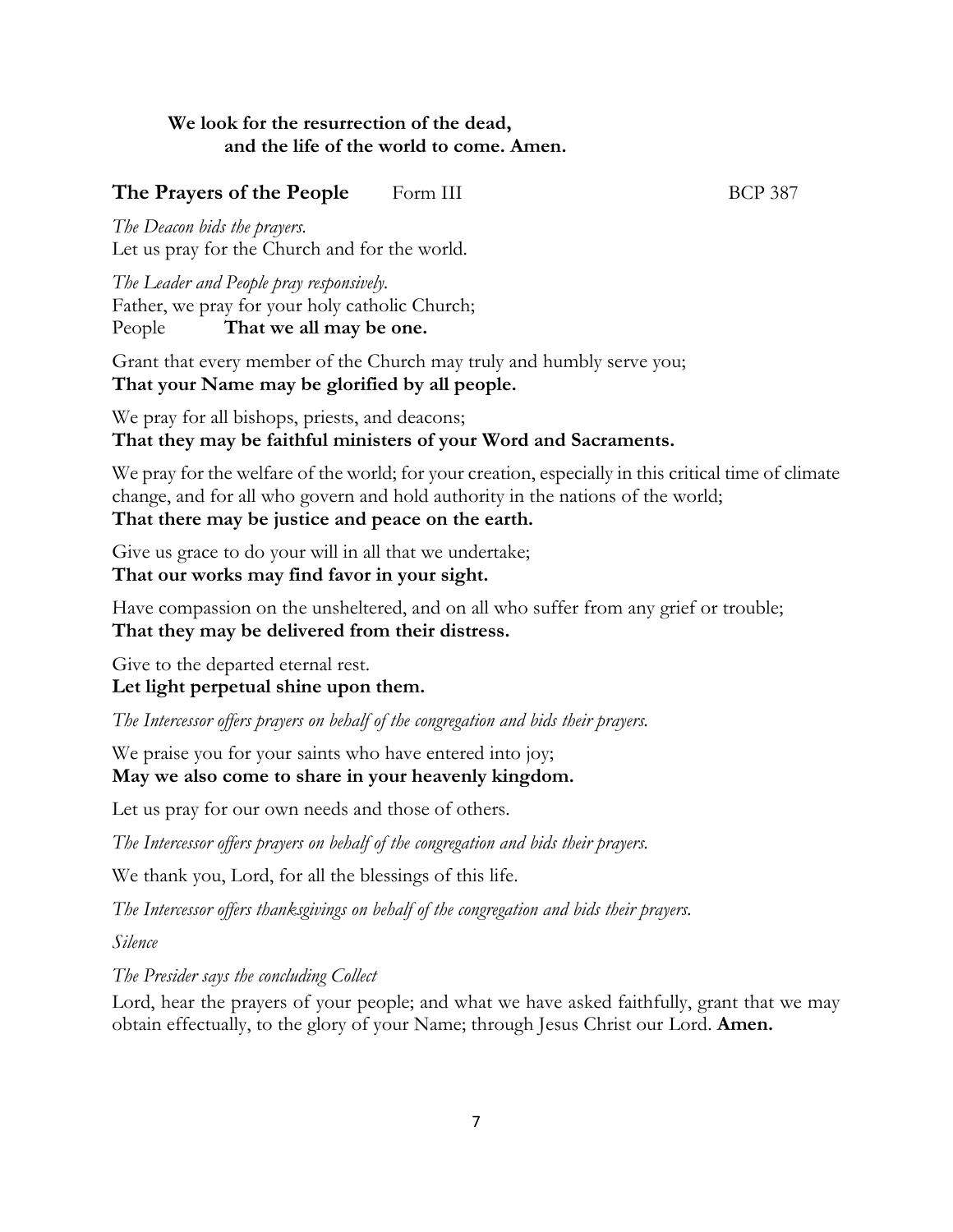# **Confession of Sin**

*The Deacon says to the People*

Let us confess our sins against God and our neighbor.

# *Silence may be kept.*

# *Deacon and People together*

**Most merciful God, we confess that we have sinned against you in thought, word, and deed, by what we have done, and by what we have left undone. We have not loved you with our whole heart; we have not loved our neighbors as ourselves. We are truly sorry and we humbly repent. For the sake of your Son Jesus Christ, have mercy on us and forgive us; that we may delight in your will, and walk in your ways, to the glory of your Name. Amen.**

## *The Presider says*

Almighty God have mercy on you, forgive you all your sins through our Lord Jesus Christ, strengthen you in all goodness, and by the power of the Holy Spirit keep you in eternal life. **Amen.**

# **The Peace**

| Presider | The peace of the Lord be always with you. |
|----------|-------------------------------------------|
| People   | And also with you.                        |

*§ The People offer each other a socially distanced sign of the Peace.*

# **Welcome and announcements**

*§ Please be seated after the Presider says the Offertory Sentence then stand as able for the offering to be brought forward and remain standing for the Great Thanksgiving.*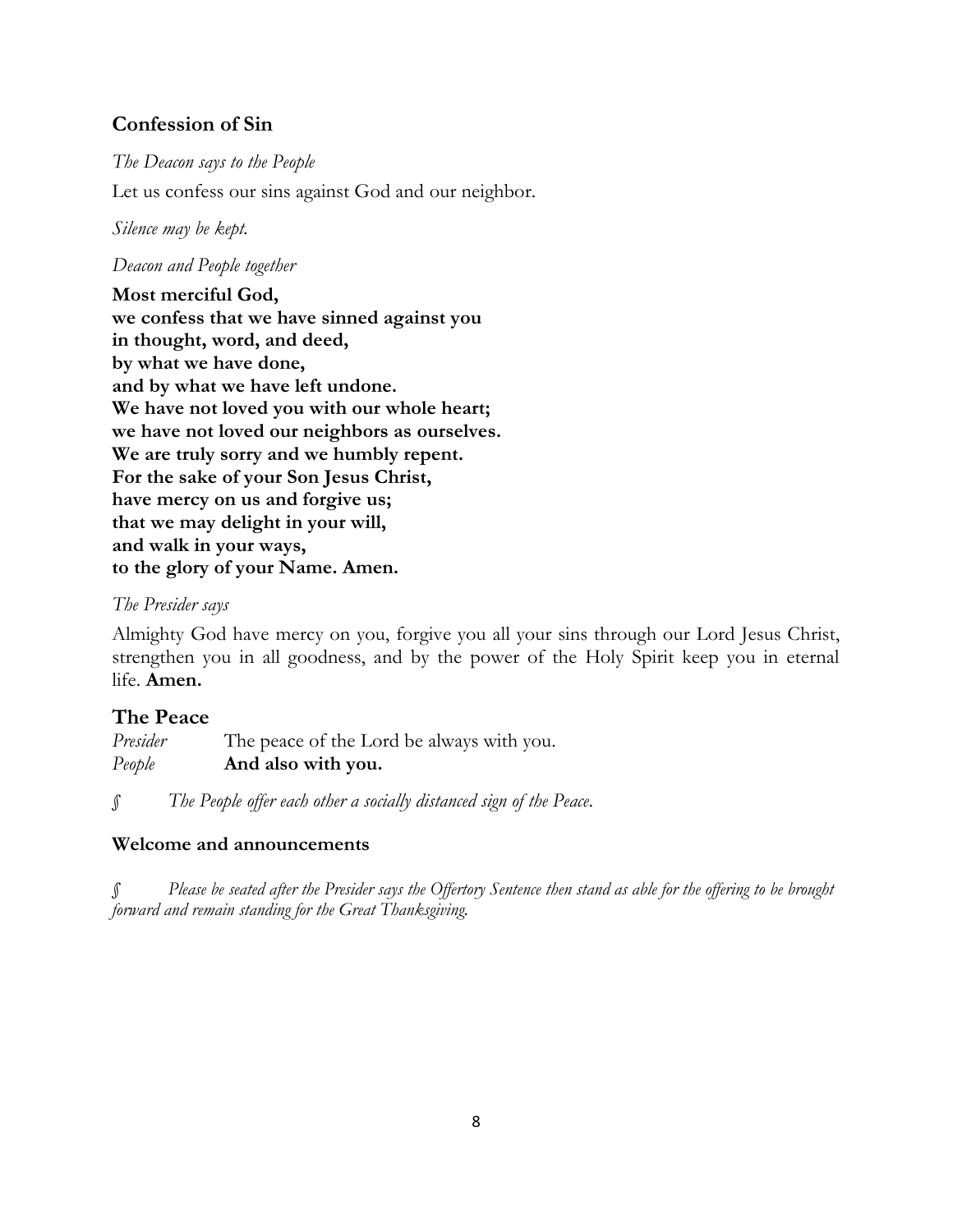## **The Great Thanksgiving** Eucharistic Prayer B BCP 367

| Presider | The Lord be with you.                      |
|----------|--------------------------------------------|
| People   | And also with you.                         |
| Presider | Lift up your hearts.                       |
| People   | We lift them to the Lord.                  |
| Presider | Let us give thanks to the Lord our God.    |
| People   | It is right to give our thanks and praise. |

*The Presider continues*

It is right, and a good and joyful thing, always and everywhere to give thanks to you, Father Almighty, Creator of heaven and earth.

For you are the source of light and life, you made us in your image, and called us to new life in Jesus Christ our Lord.

Therefore we praise you, joining our voices with Angels and Archangels and with all the company of heaven, who for ever sing this hymn to proclaim the glory of your Name:

Sanctus (*Presider and People*)

**Holy, holy, holy Lord, God of power and might, heaven and earth are full of your glory. Hosanna in the highest. Blessed is he who comes in the name of the Lord. Hosanna in the highest.** 

*The Presider continues*

We give thanks to you, O God, for the goodness and love which you have made known to us in creation; in the calling of Israel to be your people; in your Word spoken through the prophets; and above all in the Word made flesh, Jesus, your Son. For in these last days you sent him to be incarnate from the Virgin Mary, to be the Savior and Redeemer of the world. In him, you have delivered us from evil, and made us worthy to stand before you. In him, you have brought us out of error into truth, out of sin into righteousness, out of death into life.

On the night before he died for us, our Lord Jesus Christ took bread; and when he had given thanks to you, he broke it, and gave it to his disciples, and said, "Take, eat: This is my Body, which is given for you. Do this for the remembrance of me."

After supper he took the cup of wine; and when he had given thanks, he gave it to them, and said, "Drink this, all of you: This is my Blood of the new Covenant, which is shed for you and for many for the forgiveness of sins. Whenever you drink it, do this for the remembrance of me."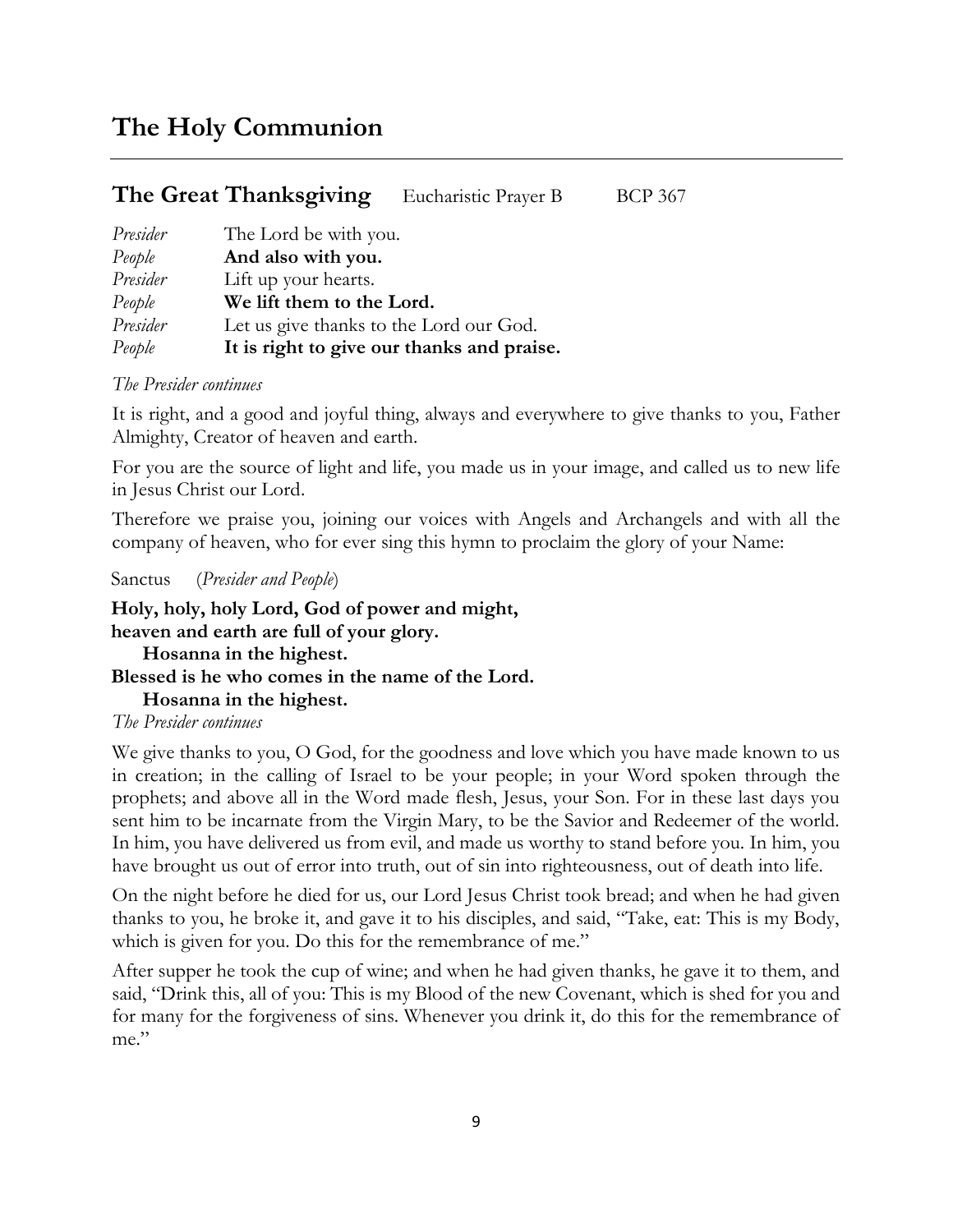Therefore, according to his command, O Father,

*Presider and People*

**We remember his death, We proclaim his resurrection, We await his coming in glory;**

#### *The Presider continues*

And we offer our sacrifice of praise and thanksgiving to you, O Lord of all; presenting to you, from your creation, this bread and this wine.

We pray you, gracious God, to send your Holy Spirit upon these gifts that they may be the Sacrament of the Body of Christ and his Blood of the new Covenant. Unite us to your Son in his sacrifice, that we may be acceptable through him,  $\mathbf{\mathfrak{B}}$  being sanctified by the Holy Spirit. In the fullness of time, put all things in subjection under your Christ, and bring us to that heavenly country where, with the blessed Virgin Mary, blessed Paul, and all your saints, we may enter the everlasting heritage of your sons and daughters; through Jesus Christ our Lord, the firstborn of all creation, the head of the Church, and the author of our salvation.

By him, and with him, and in him, in the unity of the Holy Spirit all honor and glory is yours, Almighty Father, now and for ever. **AMEN.**

And now, as our Savior Christ has taught us, we are bold to say,

#### **The Lord's Prayer (Presider and People)**

**Our Father, who art in heaven, hallowed be thy Name, thy kingdom come, thy will be done, on earth as it is in heaven. Give us this day our daily bread. And forgive us our trespasses, as we forgive those who trespass against us. And lead us not into temptation, but deliver us from evil. For thine is the kingdom, and the power, and the glory, for ever and ever. Amen.**

### **The Fraction: The Breaking of the Bread**

*A period of silence follows as the Bread is broken*.

*Presider* Alleluia. Christ our Passover is sacrificed for us. *People* **Therefore let us keep the feast. Alleluia.**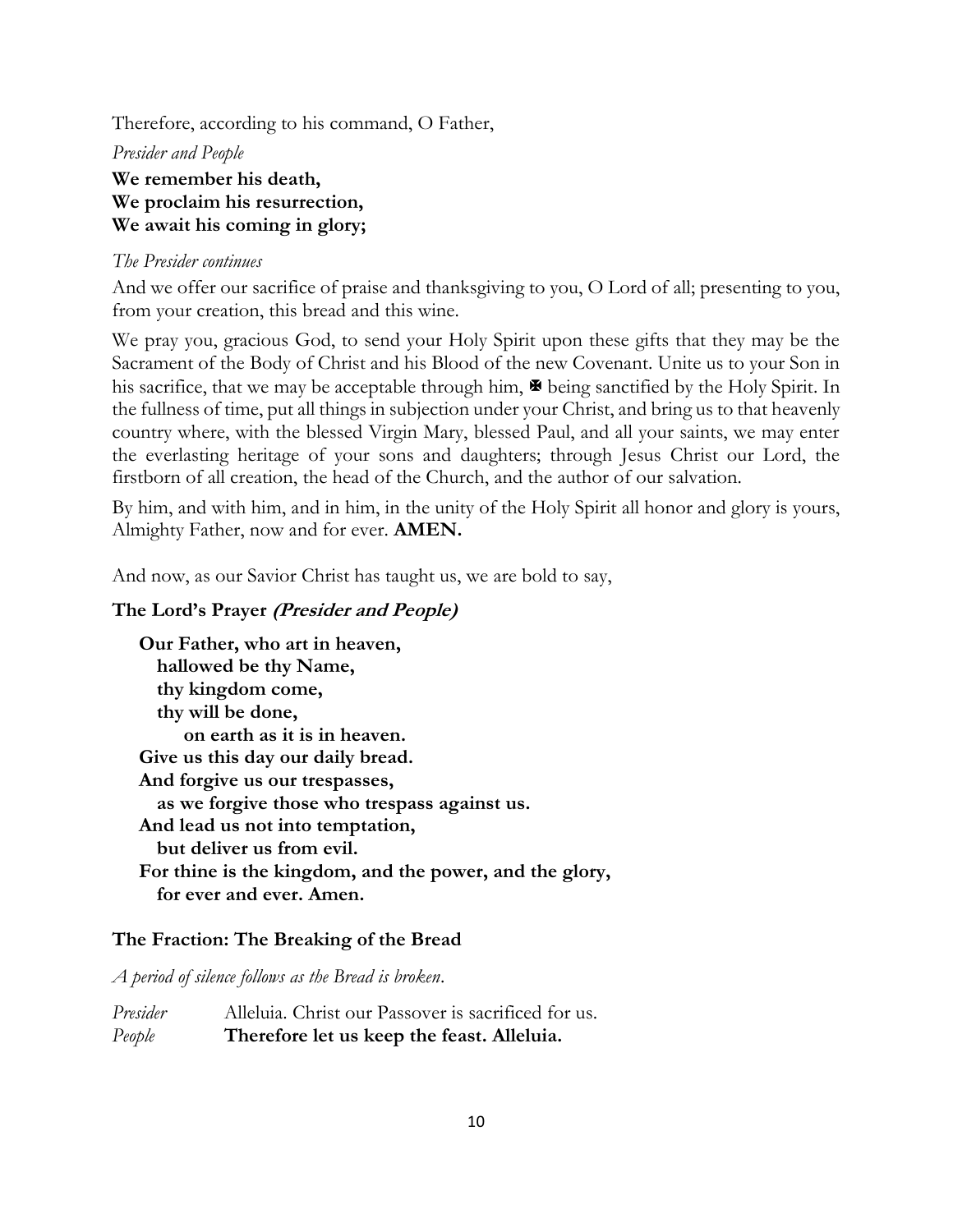#### **The Invitation**

This is the table, not of the church but of Jesus Christ. It is made ready for those who love him and who want to love him more. So come, you who have much faith and you who have little; you who have been here often and you who have not been for a long time or ever before; you who have tried to follow and you who have failed; come, not because the Church invites you; it is Christ, and he invites you to meet him here.

The Iona Community Worship Book

*Presider* The Gifts of God for the People of God.

*After the Invitation has been given, please be seated until you are ushered to the communion stations at the Crossing. Please take your purse or valuables with you.*

*At Communion time we will offer the Host with the option to have it partially intincted (dipped) by the Eucharistic Minister into the wine and placed in the communicant's hand. For the time being we will not offer the option of drinking from the Common Cup. Please come forward, keeping your mask on and return to your seat before removing your mask to consume the Host. You may choose to receive only the dry Host or to receive a blessing instead of the sacrament.*

*As you come forward, please use one of these three gestures to indicate your preference:*

❖*To receive the host with wine, extend both your hands, palm up.*

❖*To receive only the host, extend one hand, palm up.*

❖*To receive a blessing, cross your hands at your shoulders*

*If you need to receive a gluten-free wafer, please go to the station at the extreme left.*

§ *After a moment of silence following the distribution of communion, please stand as you are able for the following prayer*

#### **The Postcommunion Prayer**

| Presider | Let us pray.                                      |
|----------|---------------------------------------------------|
| All      | Eternal God, heavenly Father,                     |
|          | you have graciously accepted us as living members |
|          | of your Son our Savior Jesus Christ,              |
|          | and you have fed us with spiritual food           |
|          | in the Sacrament of his Body and Blood.           |
|          | Send us now into the world in peace,              |
|          | and grant us strength and courage                 |
|          | to love and serve you                             |
|          | with gladness and singleness of heart;            |
|          | through Christ our Lord. Amen.                    |
|          |                                                   |